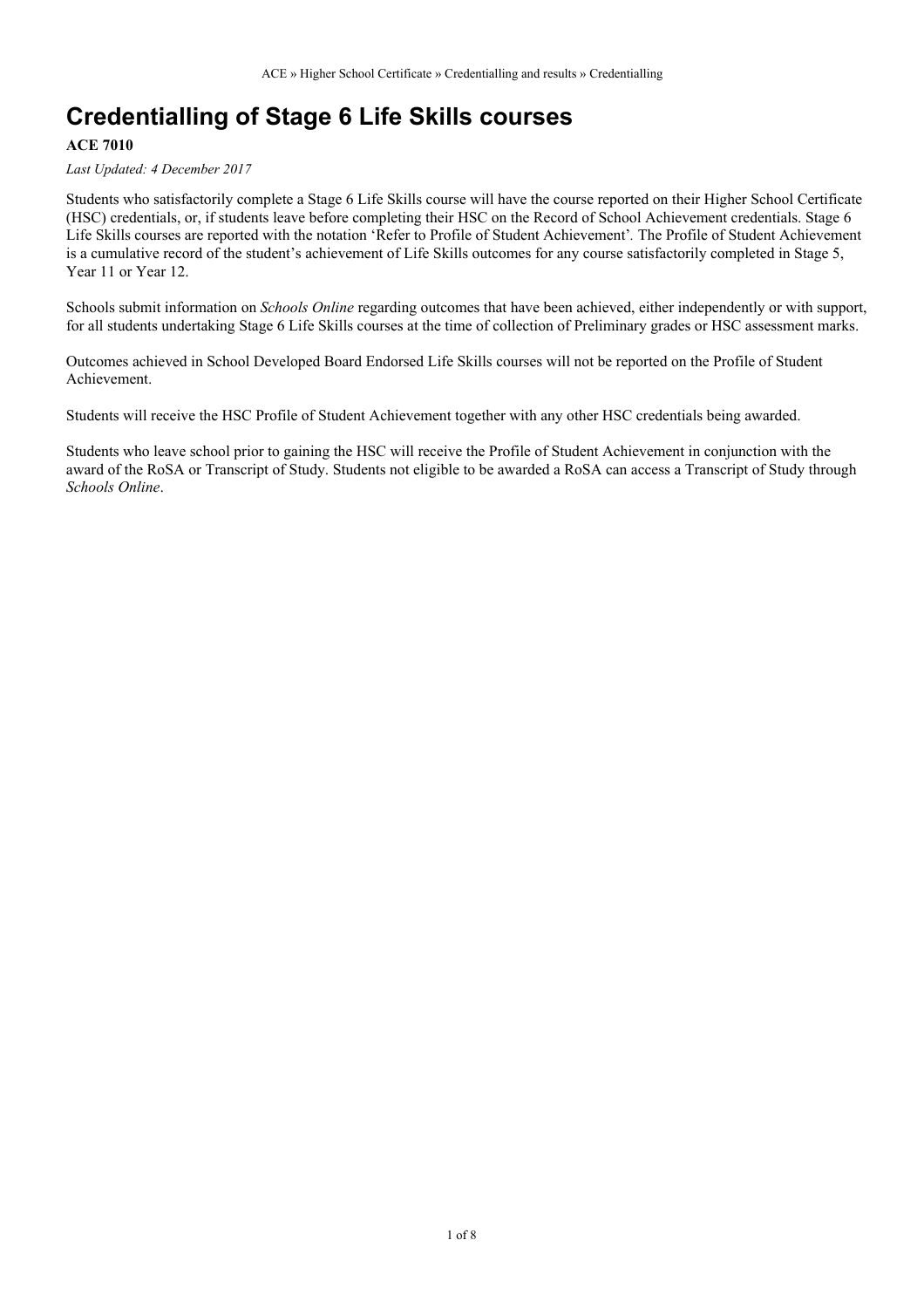# **Credentialling Higher School Certificate courses**

### **ACE 8030**

*Last Updated: 1 April 2019*

All students who meet the eligibility, pattern of study and assessment requirements are entitled to the award of a **Higher School Certificate** and a **Record of Achievement**.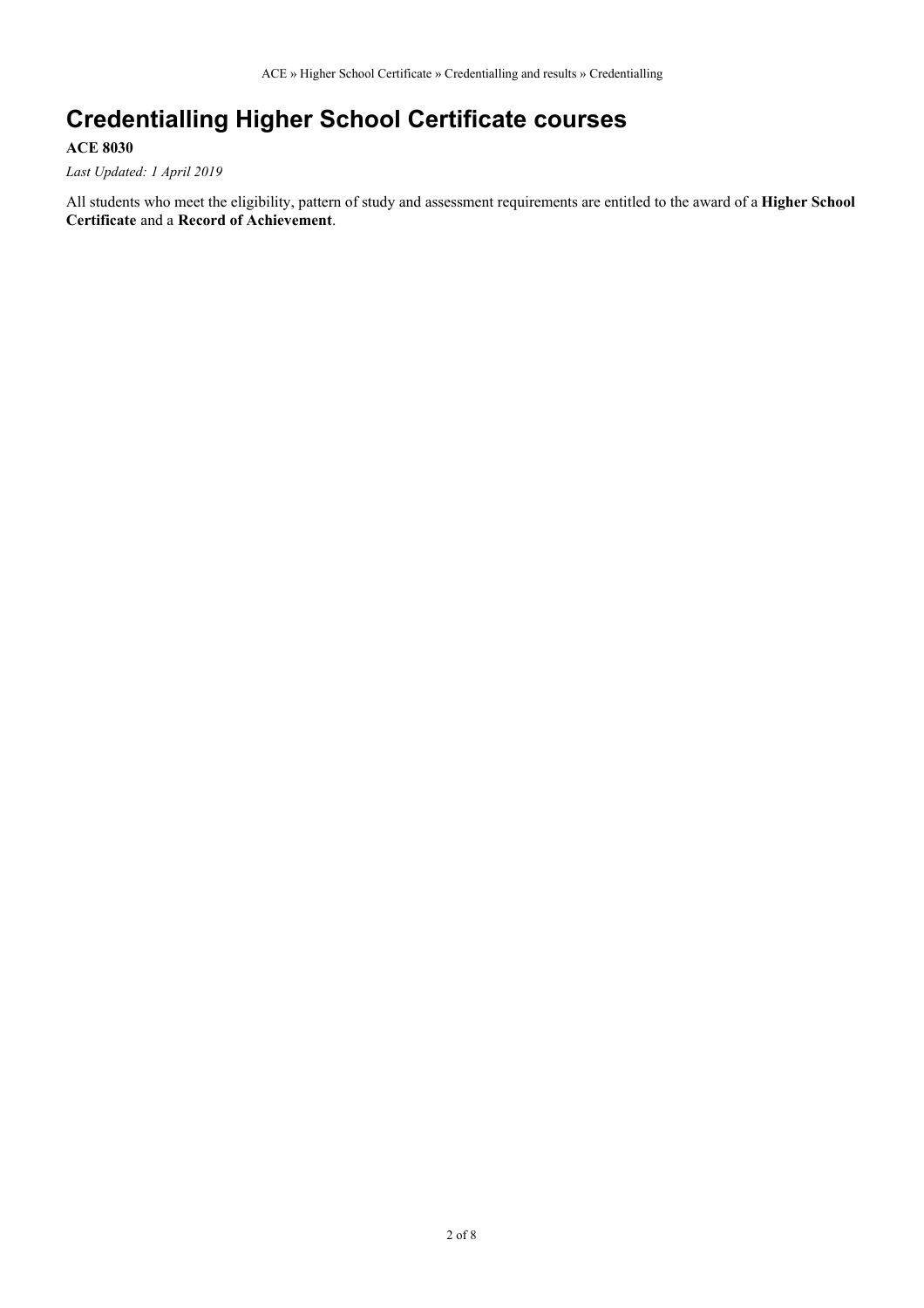## **Credentialling Higher School Certificate courses: non-completion ('N') determinations and withholding of courses by NESA**

#### **ACE 8031**

#### *Last Updated: 1 April 2019*

NESA may **withhold** a course if a student is found to have engaged in malpractice, a non-serious attempt or a non-attempt at the examination(s).

Where a student receives a **non-completion ('N') determination** in a course, that course will not appear on the student's Record of Achievement. In some cases this will mean that the student will not meet the pattern of study requirements and hence will be ineligible for the award of the Higher School Certificate in that year.

#### **Consequences of a non-completion ('N') determination or withholding of a course**

An 'N' determination or NESA decision to withhold a course will have the following consequences:

- the course will not contribute in that year to the required pattern of study
- in a course in which a student is also studying a related Extension course, neither that course nor the related Extension course will contribute in that year to the required pattern of study. However, withholding of an Extension course or a non-completion in an Extension course has no effect on the related 2-unit course.

If the 'N' determination or NESA's withholding of the course results in a student not satisfactorily completing the required pattern of study, the student may complete the pattern by either repeating that course or by undertaking one or more other courses within the five-year accumulation period.

If a student is found to have engaged in malpractice in examinations for more than one course in any single year, then all courses attempted in that year may be withheld by NESA. Students may, however, meet the requirements for the award of the Higher School Certificate within the five-year accumulation period.

NESA **will not withhold** the Higher School Certificate or Record of Achievement for reasons related to school management or codes of conduct, such as non-payment of fees, participation in prohibited activities, non-wearing of school uniform or misuse of school equipment.

The basis for withholding the Higher School Certificate is the Education Act 1990, Section 95.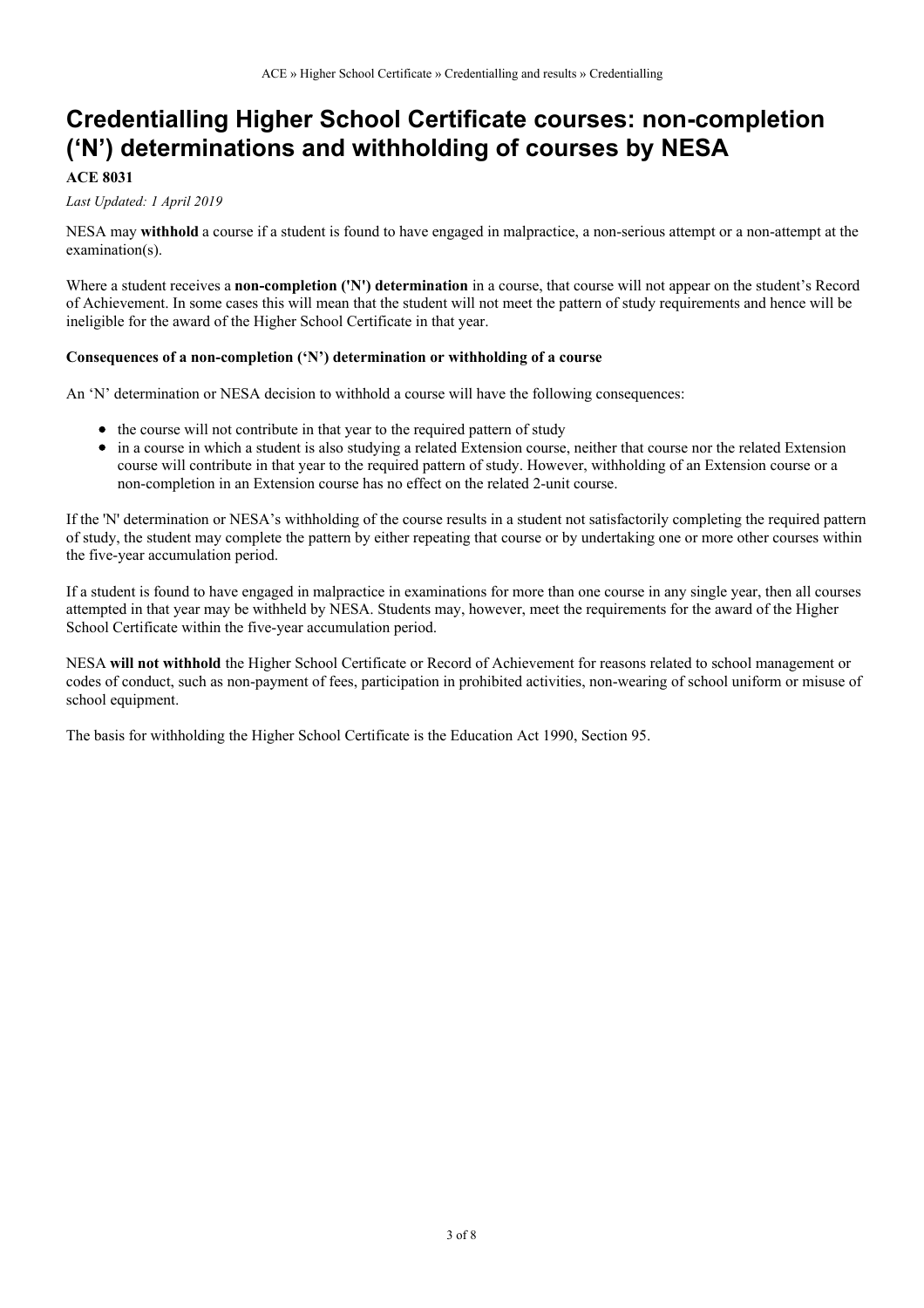# **Credentialling HSC VET courses**

### **ACE 8032**

#### *Last Updated: 11 May 2020*

Where students have completed the requirements for the Higher School Certificate, satisfactory completion of an **HSC VET course** is reported on the Higher School Certificate credentials. The course is listed on the HSC Record of Achievement together with the HSC unit credit value. No mark is reported. The HSC Record of Achievement also refers to separate vocational documentation.

HSC unit credit for a VET course is withheld if there is no evidence of training activity (VET data). This includes where there is no RTO assigned, no enrolment in a qualification, no competency outcomes, or 'Did not start' outcome for all competencies.

For all students who have fulfilled the requirements of **an AQF VET qualification**, the vocational documentation consists of the relevant certificate and an accompanying Transcript of Competencies Achieved. Students who have achieved partial completion of an AQF VET qualification receive a Statement of Attainment, which lists all units of competency achieved towards the qualification.

**HSC VET courses delivered by TAFE** are reported on the HSC Record of Achievement with the annotation Refer to TAFE Transcript. Students receive additional documentation from TAFE with detailed information regarding the TAFE subject studied and results obtained.

For students entered for the **HSC examination in a 240-hour VET Industry Curriculum Framework** course, the examination is reported as a separate entry on the HSC Record of Achievement. The HSC Record of Achievement shows:

- an examination mark derived from the HSC external examination
- an HSC mark, equal to the examination mark
- a performance band, determined by the HSC mark.

Students who have satisfactorily completed an HSC VET course and are leaving school without completing the Higher School Certificate will have their HSC VET course credentialled on the Record of School Achievement (RoSA) or the Transcript of Study (for students ineligible for the RoSA). Students will also receive the appropriate AQF qualification (see above).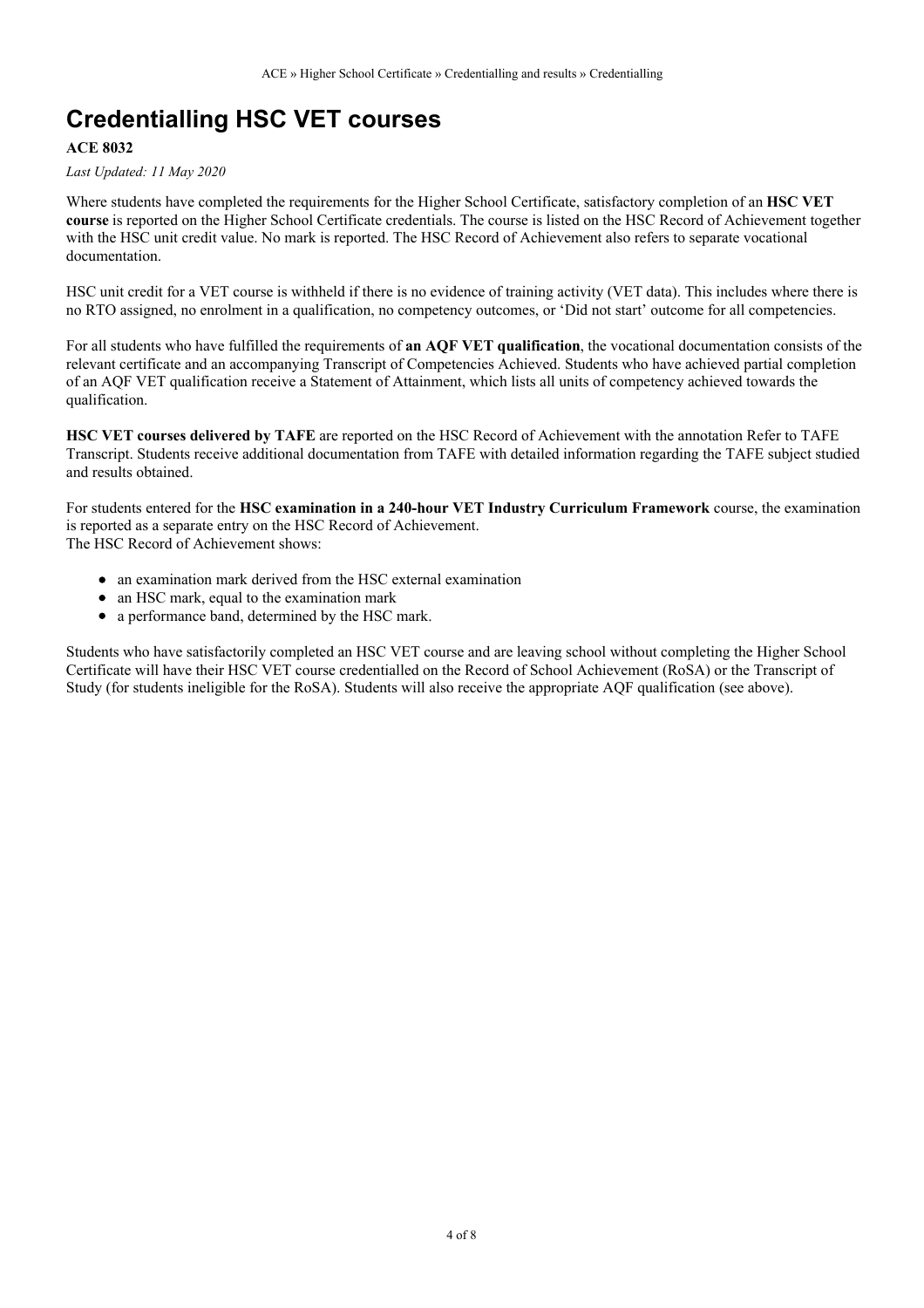# **Credentialling HSC VET Board Endorsed Courses**

### **ACE 8033**

*Last Updated: 1 April 2019*

The HSC Record of Achievement is awarded to students who complete the requirements for the Higher School Certificate.

VET Board Endorsed Courses **studied at school** are reported on the HSC Record of Achievement without a mark and with the annotation 'Refer to Vocational Documentation'.

VET Board Endorsed Courses **delivered by TAFE** will be reported on the HSC Record of Achievement without a mark and with the annotation Refer to TAFE Transcript. The HSC Record of Achievement will report only the primary descriptor of the TAFEdelivered course title. Students receive additional documentation from TAFE that provides more detailed information regarding the TAFE courses studied and results obtained.

Students who have satisfactorily completed an HSC Board Endorsed VET course and are leaving school without completing the Higher School Certificate will have that course credentialled on the Record of School Achievement (RoSA) or the Transcript of Study (for students ineligible for the RoSA). Students will also receive the appropriate AQF qualification.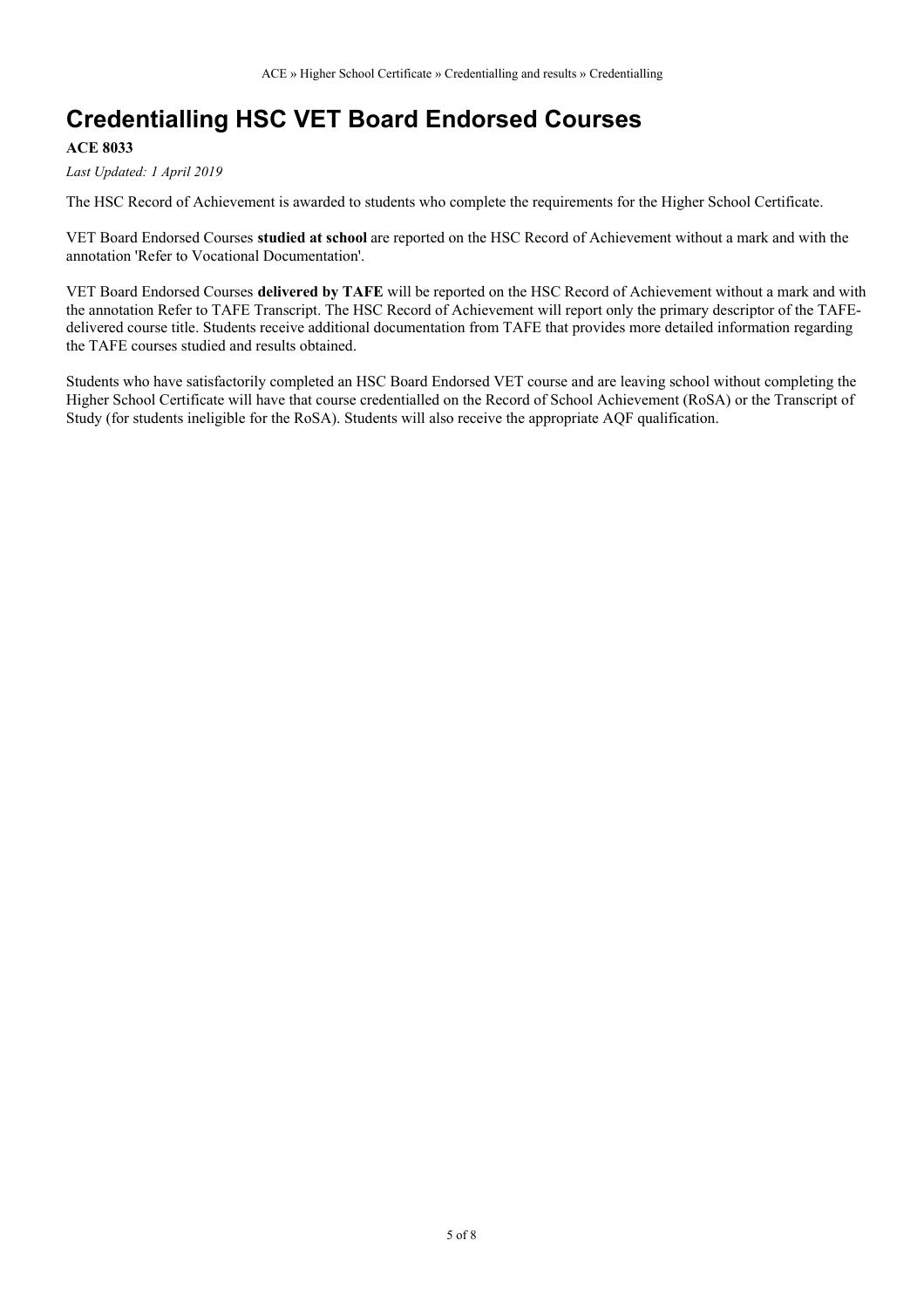# **HSC assessment: VET Industry Curriculum Frameworks HSC examination**

#### **ACE 8096**

#### *Last Updated: 25 July 2018*

The HSC examination is independent of the competency-based assessment undertaken during the course and has no impact on student eligibility for AQF VET qualifications.

Students must **enter separately** for the examination.

The **examinable outcomes and content**, including a list of the examinable units of competency that the examination is based on, are contained in the syllabus for the VET Industry Curriculum Frameworks Course Information.

The **HSC examination specifications**, which describe the format of the external HSC examination, are contained in the assessment and reporting document for the Industry Curriculum Framework.

The VET Industry Curriculum Framework HSC examination is **reported** as a separate entry on the HSC Record of Achievement. The mark achieved by the student in the examination is reported on the HSC Record of Achievement. The mark may be used by the Universities Admissions Centre (UAC) to contribute to the student's **ATAR**.

Students who complete a VET Industry Curriculum Framework HSC examination and are leaving school without completing the Higher School Certificate will have their VET Industry Curriculum Framework examination reported on the Record of School Achievement (RoSA) or the Transcript of Study (for students ineligible for the RoSA).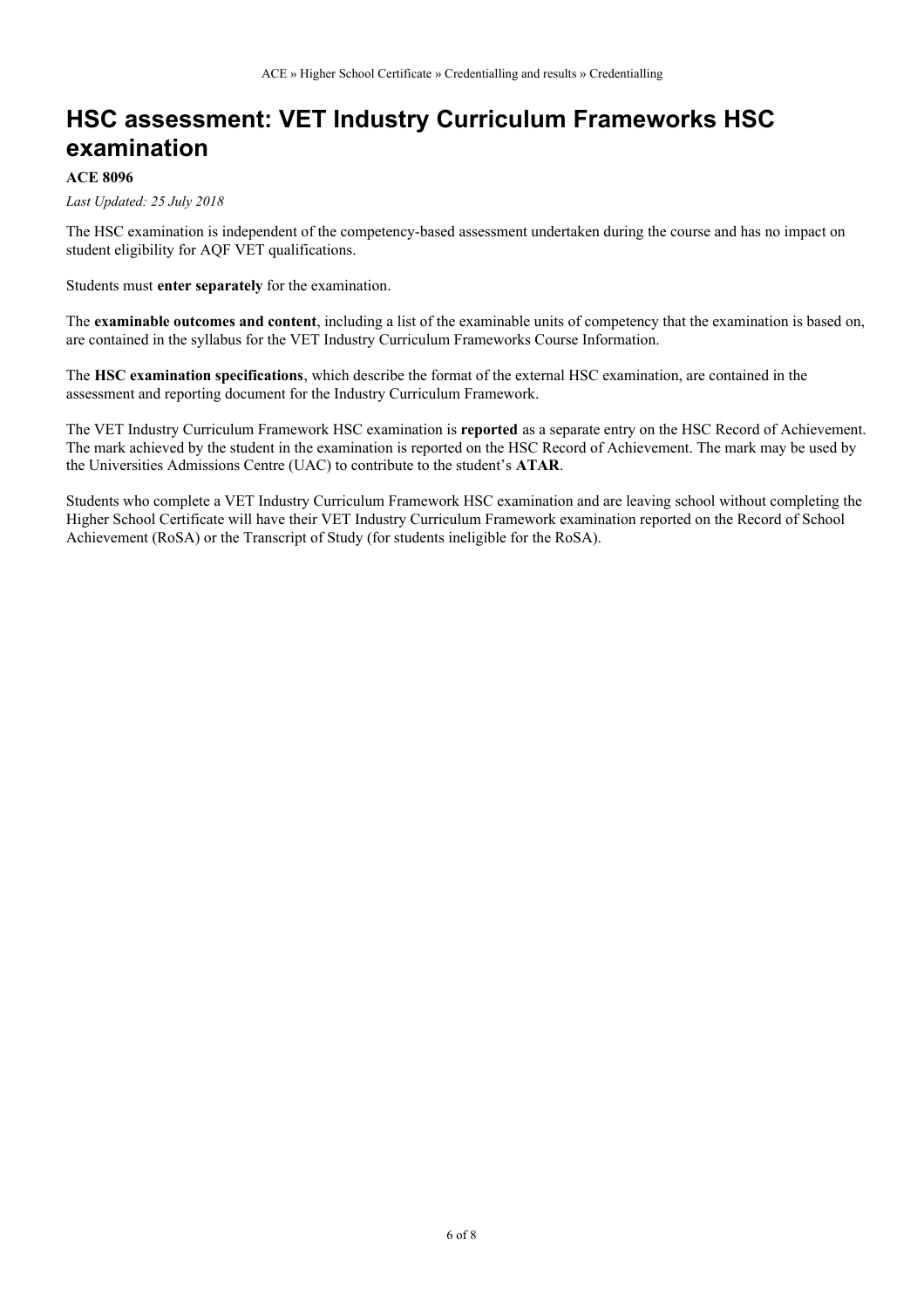# **Higher School Certificate credentials**

**ACE 8101**

*Last Updated: 1 April 2019*

## **The Higher School Certificate testamur**

The HSC testamur is awarded to students who have fulfilled all eligibility requirements.

## **The Higher School Certificate Record of Achievement**

An HSC Record of Achievement is issued to students who satisfactorily complete the requirements for the Higher School Certificate.

The Higher School Certificate Record of Achievement is a cumulative record of all Preliminary and HSC courses satisfactorily completed.

## **Board Developed HSC courses**

For Board Developed HSC courses, except Life Skills courses and VET courses, the HSC Record of Achievement shows an examination mark, assessment mark, HSC mark and performance band. For all Board Developed HSC courses the HSC Record of Achievement shows the course name and the year in which it was successfully completed.

(Note: the student's examination mark and assessment mark are averaged to create the HSC mark (rounded if necessary). It is the HSC mark that determines the performance band to which the student's result is allocated.)

For all Board Developed Preliminary courses (except Life Skills courses and VET courses) the HSC Record of Achievement shows the course, the year in which it was satisfactorily completed and the grade awarded.

### **VET Industry Curriculum Frameworks Courses**

For students who undertake a VET Industry Curriculum Framework Course, the course is reported without a mark and with the notation Refer to Vocational Documentation.

The examination in a 240-hour VET Industry Curriculum Framework course is reported with a mark in the columns headed Examination Mark and HSC Mark. A performance band is also reported.

## **Board Endorsed Courses (including Content Endorsed Courses)**

For Board Endorsed HSC courses, except VET courses and Life Skills courses, the HSC Record of Achievement shows a school assessment mark. For these courses, schools submit marks that are aligned to a generic performance scale.

For Board Endorsed Preliminary courses, except VET courses and Life Skills courses, the HSC Record of Achievement shows the grade awarded.

## **VET Board Endorsed Courses**

The VET Board Endorsed Courses are reported without a mark.

### **Life Skills courses**

Students who are undertaking one or more Life Skills courses for the Higher School Certificate receive an HSC Record of Achievement listing any Board Developed and Board Endorsed Courses satisfactorily completed, including Life Skills courses. The Life Skills courses are reported without a mark and with the notation 'Refer to Profile of Student Achievement*'*.

## **Credit transfer**

Preliminary and HSC units of study for which credit transfer has been granted are reported on the HSC Record of Achievement as Credit Transfer, with the unit value.